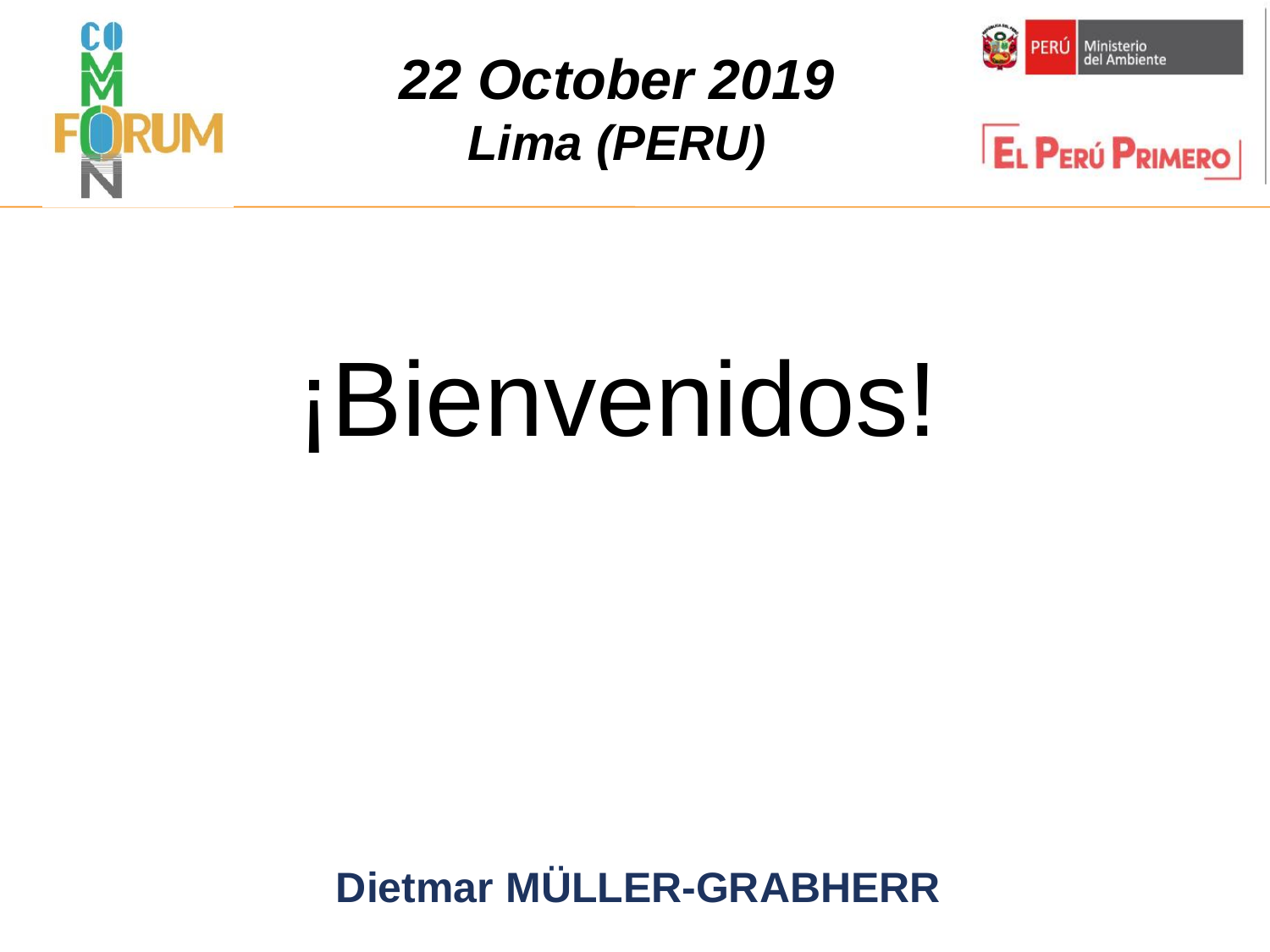

#### **TUESDAY, 22 OCTOBER 2019**

| $10:30 - 11:00$  | <b>Registration</b>                                    |
|------------------|--------------------------------------------------------|
| <b>SESSION 1</b> | <b>WELCOME AND SETTING THE SCENE</b>                   |
| $11:00 - 11:30$  | <b>Moderating: CF-Secretariat</b>                      |
|                  | Introduction to the meeting                            |
|                  | Getting acquainted (new representatives)               |
|                  | - Secretariat information                              |
|                  | - Any other businesses                                 |
|                  |                                                        |
| <b>SESSION 2</b> | <b>UPDATES - COUNTRIES, NETWORKS &amp; INITIATIVES</b> |
| $11:30 - 12:30$  | Moderating:                                            |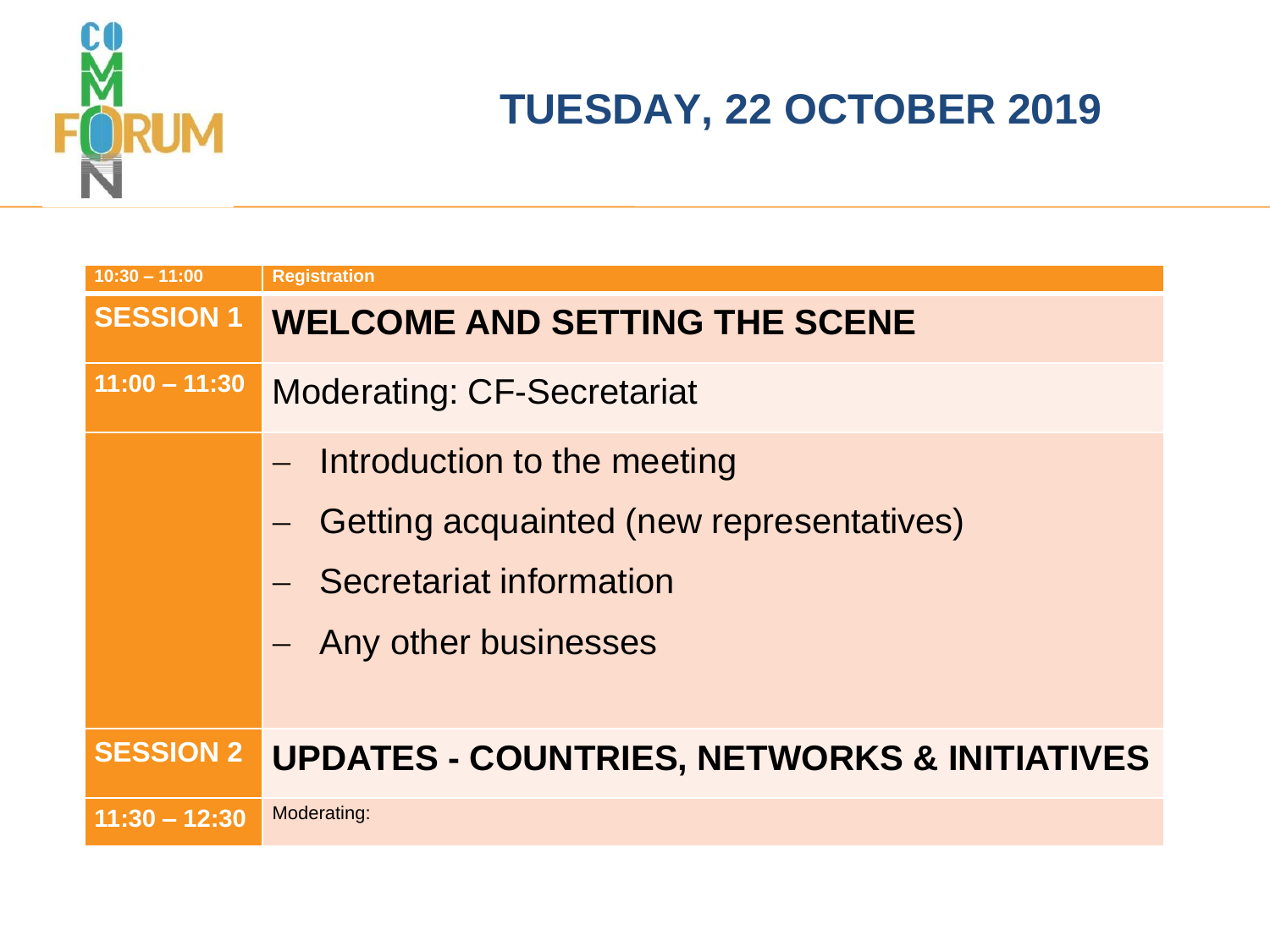

- **Partner organisation representatives:**
	- **ReLASC:**
	- **Delegates / experts**
- **CF members - new colleagues:**
	- **FRANCE: Sami Kaabouch (replacing: Antoine BILLARD)**
	- **GERMANY: Sabine NEULEN (replacing: Andreas BIEBER)**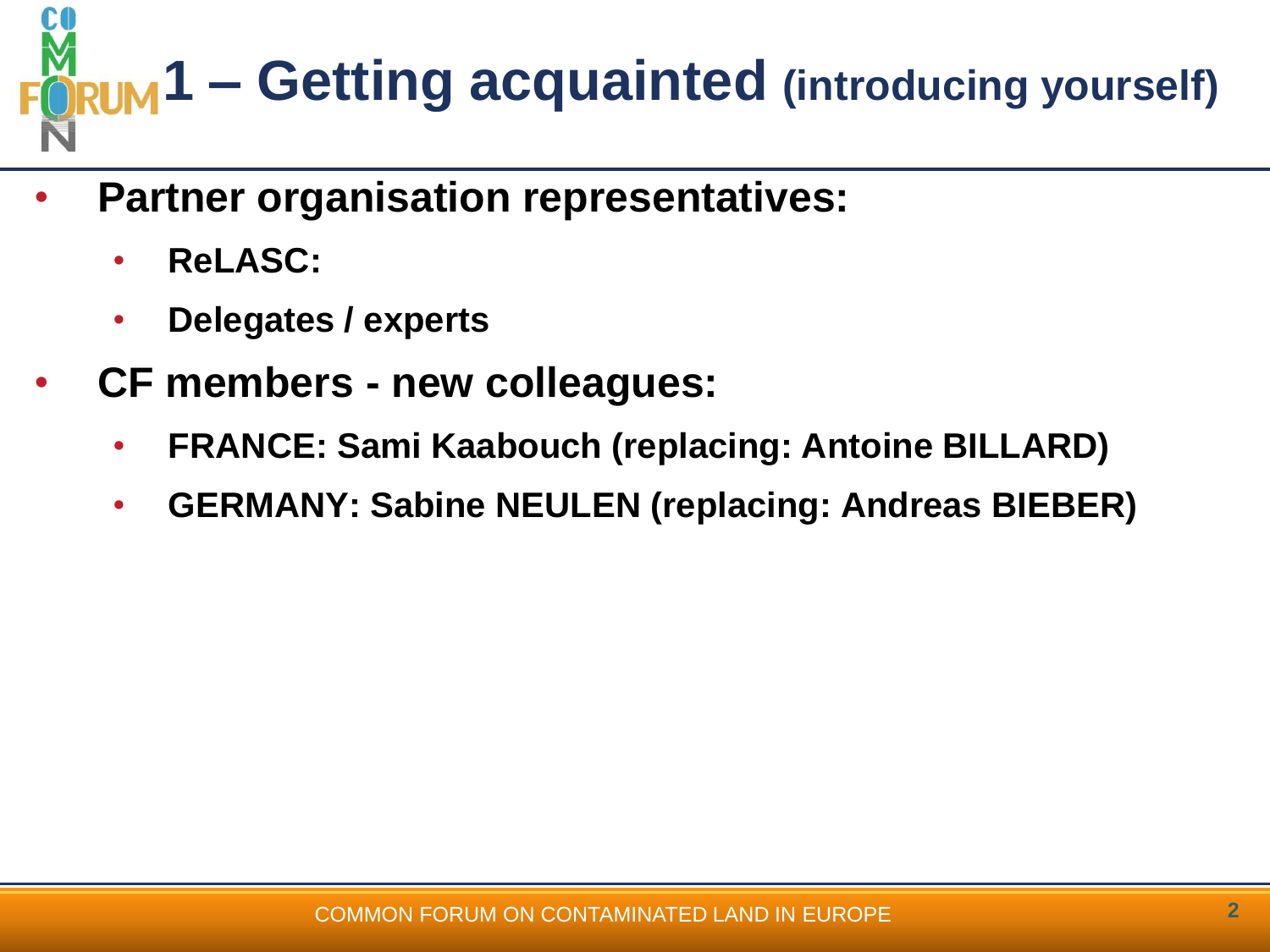

### **TUESDAY, 22 OCTOBER 2019**

| <b>SESSION 2</b><br>UPDATES - COUNTRIES, NETWORKS & INITIATIVES |  |
|-----------------------------------------------------------------|--|
| $11:30 - 12:30$<br>Moderating:                                  |  |
| - Country information                                           |  |
| Diffuse pollution initiative                                    |  |
| - Recent developments at EU level                               |  |
| - Toward strengthening European Soil Policy                     |  |
| - Minamata mirror group                                         |  |
| $12:30 - 14:00$<br>Lunch break                                  |  |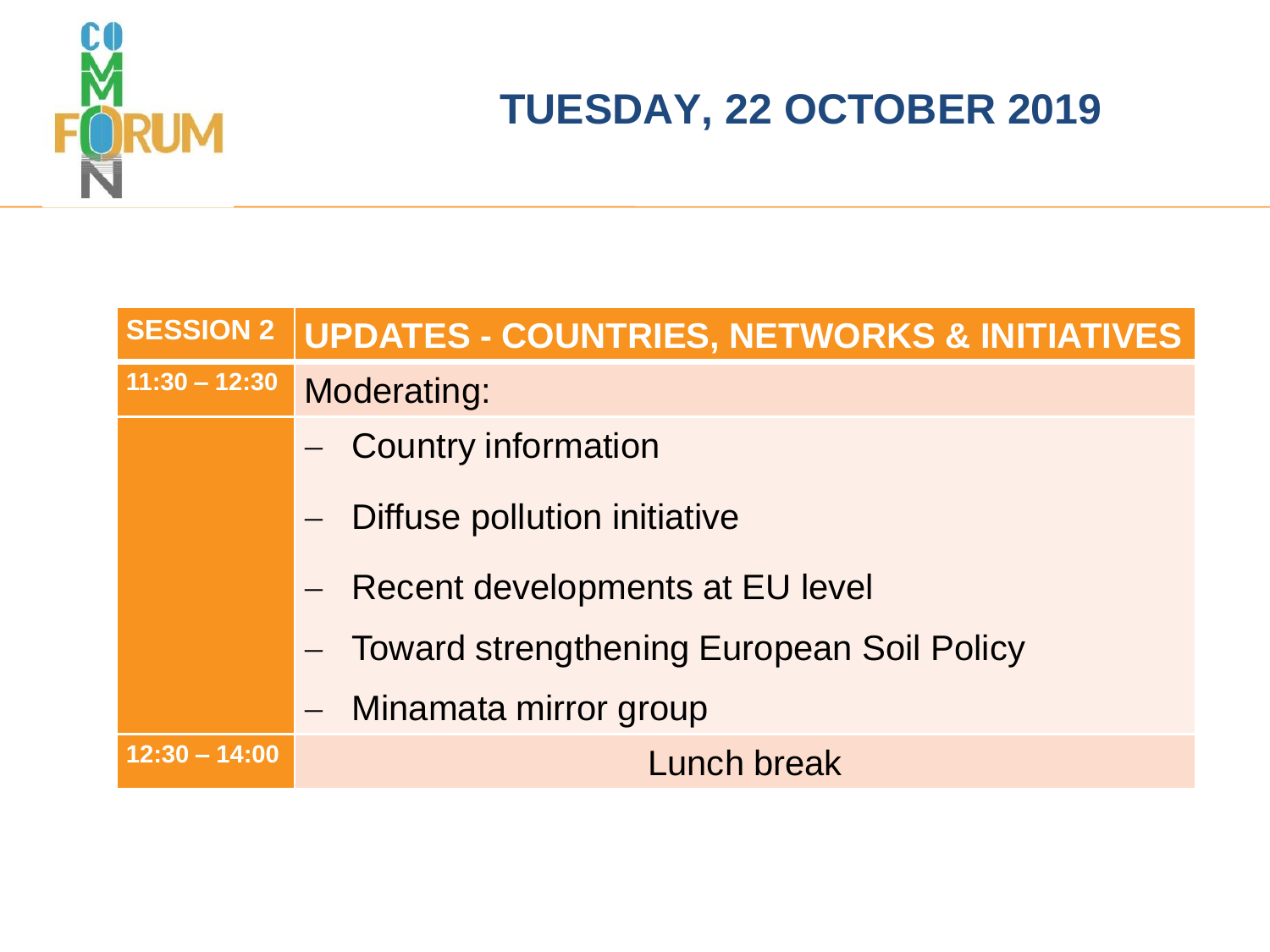

# **Diffuse Pollution Initiative**

- ◆ Diffuse soil pollution
	- **Questionnaire**
	- Case study comparisons
	- Cooperation Arcadis
	- Towards a Policy Brief
	- EUROSOIL 2020 (Geneva, 24-28 August 2019)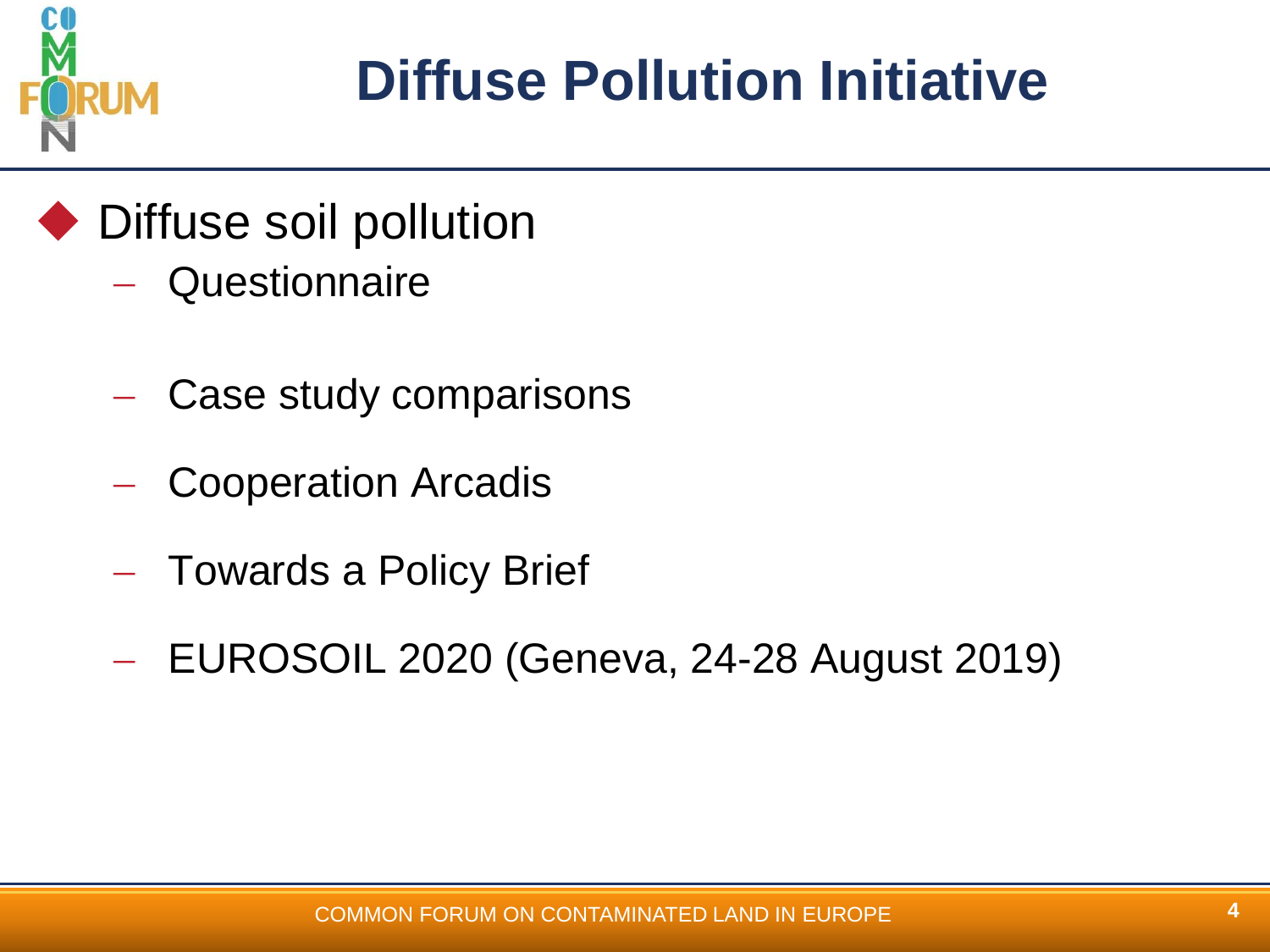

## **Strengthening European Soil Policy**

- ◆ Recalling discussion at the Luxembourg meeting
- ◆ Further feedback

….

- At national level and/or your home organisation: Did you discuss the mentioned option further?
- ◆ Project perspective (Germany)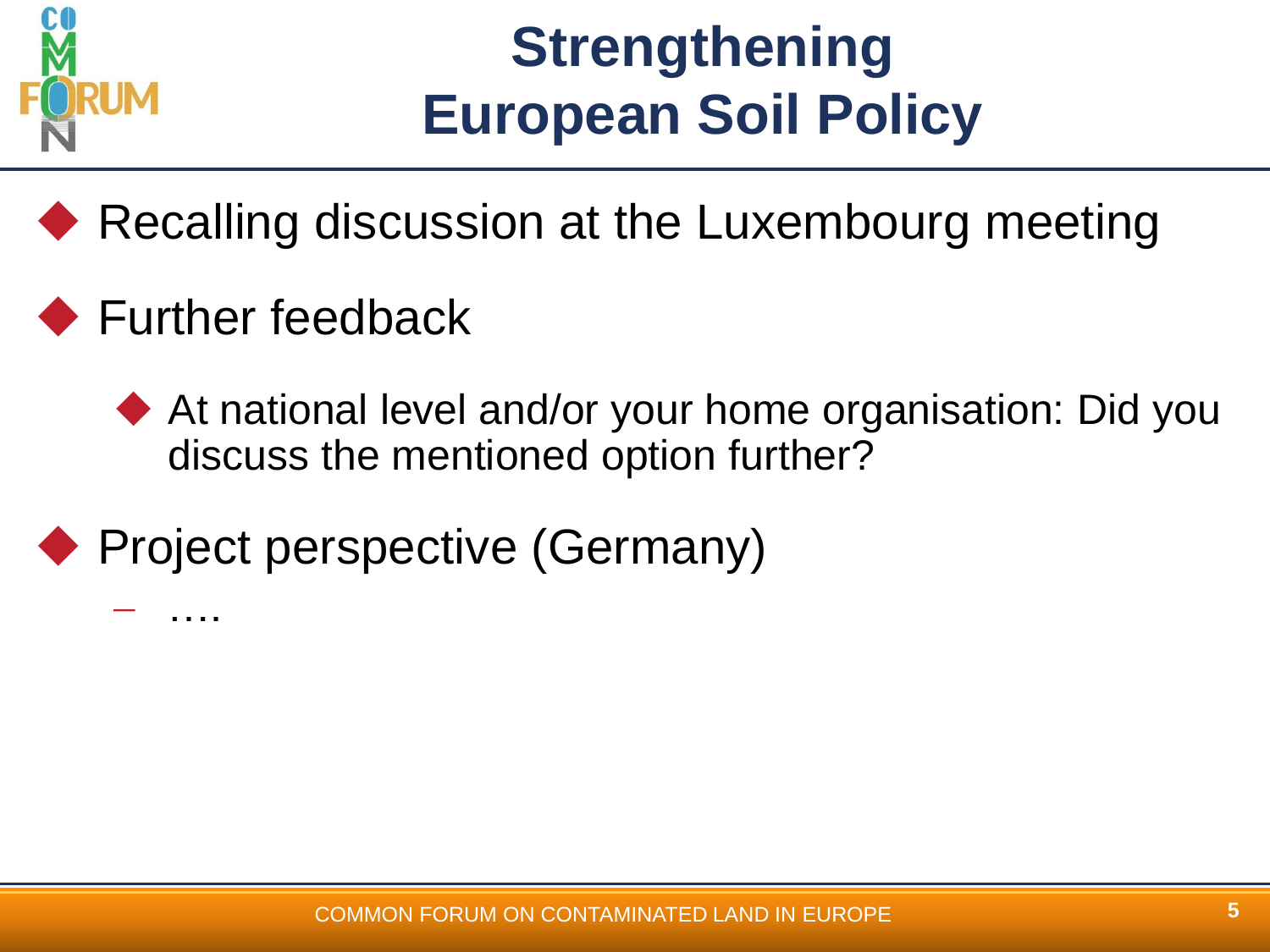

## **Mirror group "Minamata Convention"**

◆ revised draft guidance document

- ◆ COP3 (Geneva, 25-29 November 2019)
- ◆ Specific International Programme to Support Capacity-Building and Technical Assistance (SIP)
	- [http://www.mercuryconvention.org/News/fromtheConvention/SIPTenprojectsapprovedintheSecond](http://www.mercuryconvention.org/News/fromtheConvention/SIPTenprojectsapprovedintheSecondRound/tabid/8134/language/en-US/Default.aspx) [Round/tabid/8134/language/en-US/Default.aspx](http://www.mercuryconvention.org/News/fromtheConvention/SIPTenprojectsapprovedintheSecondRound/tabid/8134/language/en-US/Default.aspx)
	- [http://www.mercuryconvention.org/Implementation/SpecificInternationalProgramme/tabid/6334/lan](http://www.mercuryconvention.org/Implementation/SpecificInternationalProgramme/tabid/6334/language/en-US/Default.aspx) [guage/en-US/Default.aspx](http://www.mercuryconvention.org/Implementation/SpecificInternationalProgramme/tabid/6334/language/en-US/Default.aspx)

## relevant articles:

- Art. 12 Contaminated Sites
- Art. 13 Financial resources & mechanism (GEF & SIP)
- Article 14: Capacity-building, technical assistance and technology transfer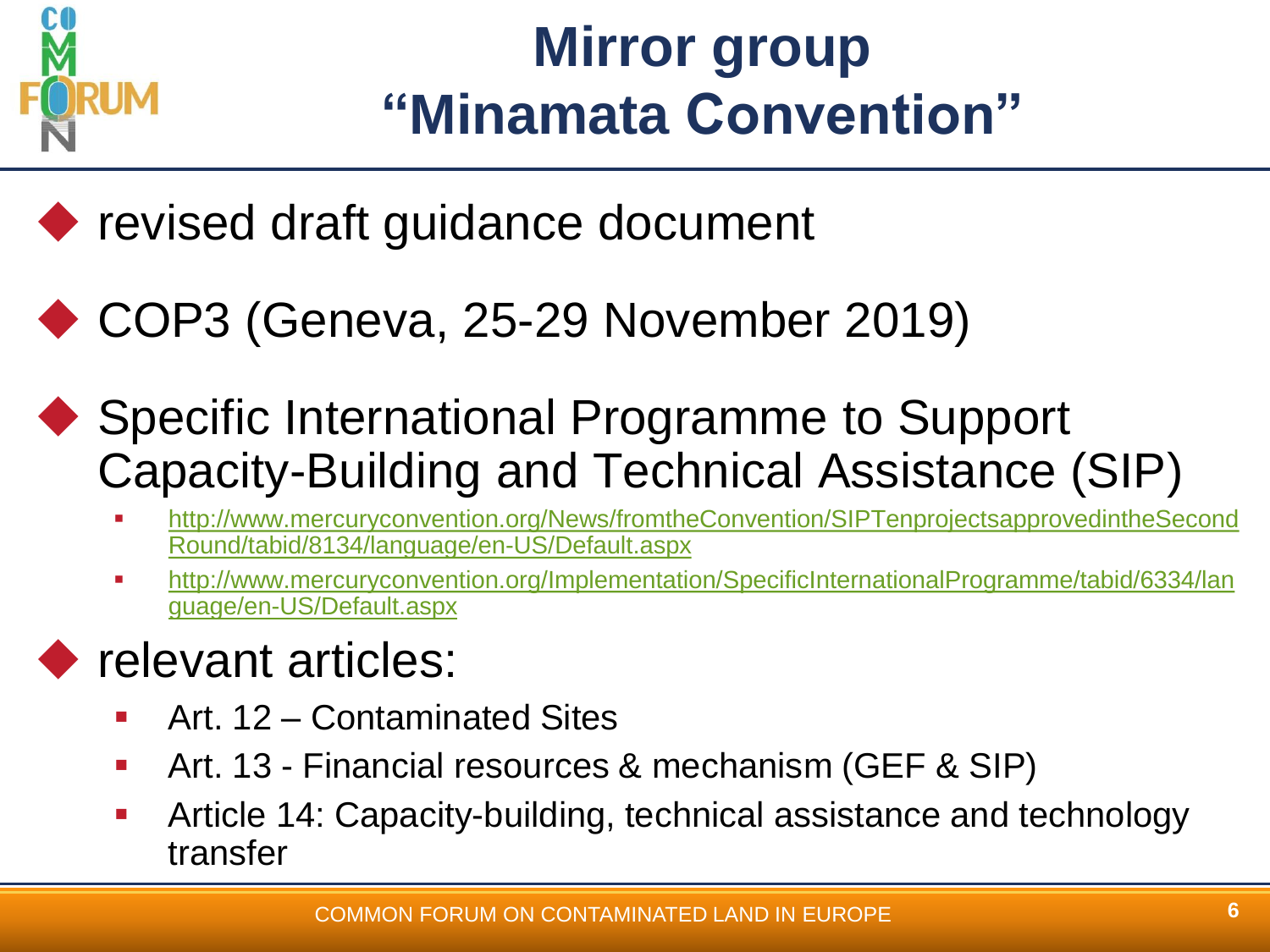

### **TUESDAY, 22 OCTOBER 2019 (ctd)**

| <b>SESSION 3</b> | <b>INTERNATIONAL COOPERATION</b>                     |
|------------------|------------------------------------------------------|
|                  | <b>WAYS FORWARD TOWARDS 2030</b>                     |
| $14:00 - 15:00$  | <b>Moderating: DMG</b>                               |
|                  | Introduction: ICCL & COMMON FORUM - 25 years         |
|                  | networking, information and knowledge exchange       |
|                  | $-$ PFAS                                             |
|                  | - soil-related SDGs                                  |
|                  | country statements: interests, ideas, expectations & |
|                  | contributions                                        |
|                  | - Discussion                                         |
| $15:00 - 15:30$  | <b>Break</b>                                         |
| $15:30 - 17:00$  | <b>ReLASC</b> members joining for discussion         |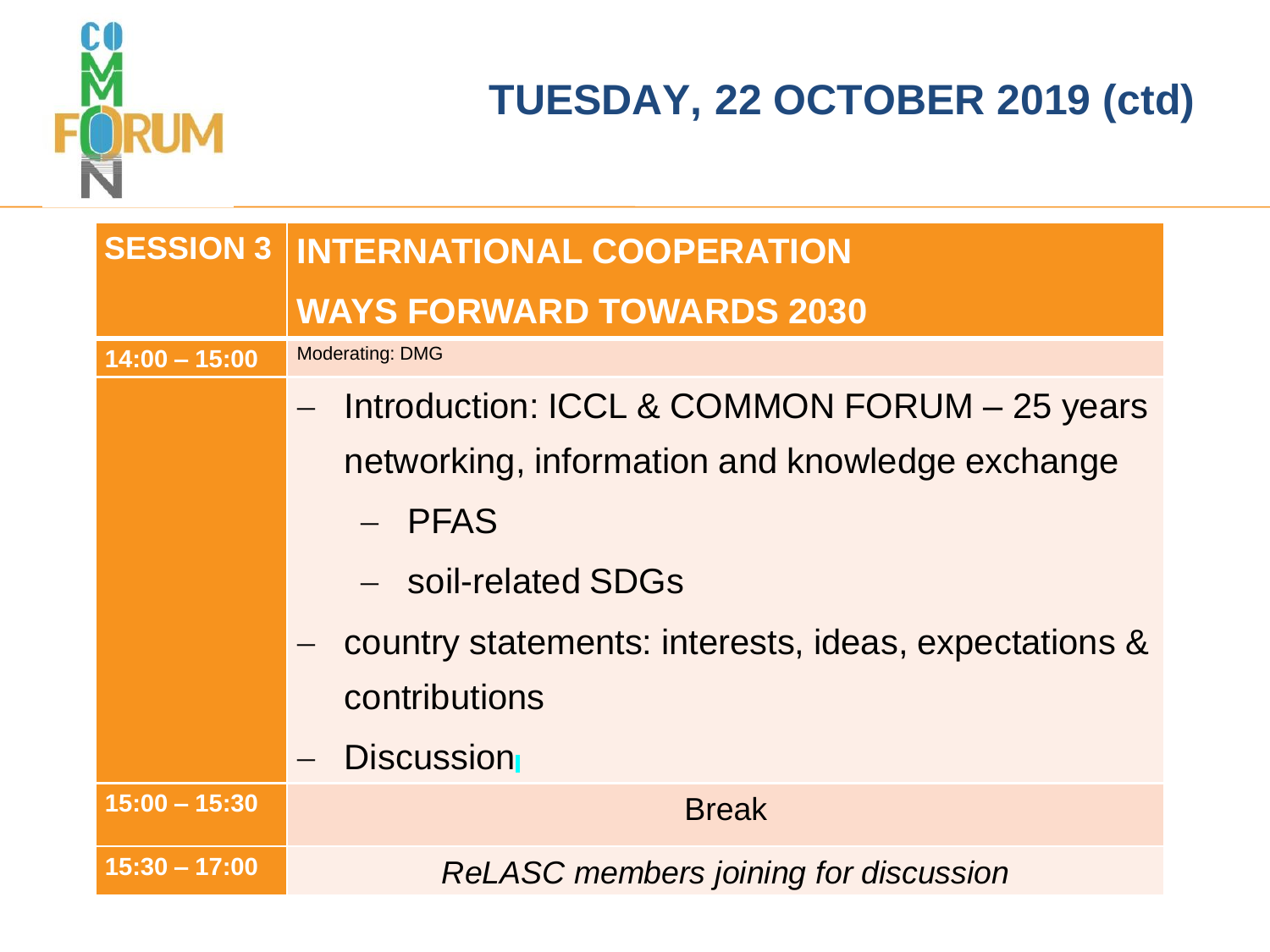

**Cooperation ideas** 

- PFAS
- Soil-related SDGs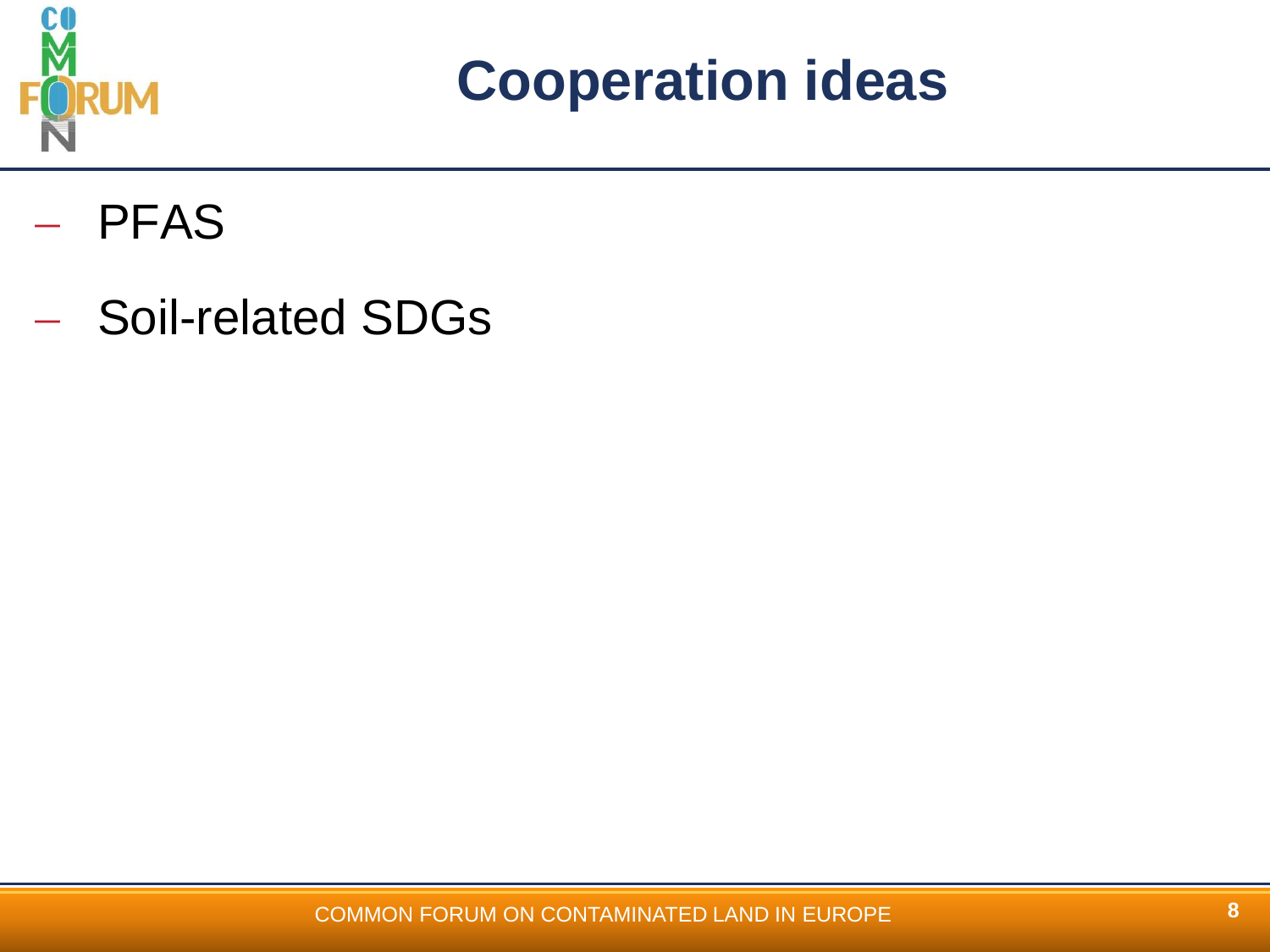

### **TUESDAY, 22 OCTOBER 2019 (ctd)**

|                 | <b>SESSION 3 INTERNATIONAL COOPERATION</b>                                                    |
|-----------------|-----------------------------------------------------------------------------------------------|
|                 | <b>WAYS FORWARD TOWARDS 2030</b>                                                              |
| $14:00 - 15:00$ | Introduction: ICCL & CF - 25 years networking, information and knowledge exchange<br>$\equiv$ |
|                 | <b>PFAS</b><br>soil-related SDGs                                                              |
|                 | country statements: interests, ideas, expectations & contributions                            |
|                 | <b>Discussion</b><br>$\qquad \qquad -$                                                        |
| $15:00 - 15:30$ | <b>Break</b>                                                                                  |
| $15:30 - 17:00$ | <b>Getting aquainted</b><br>$\blacksquare$                                                    |
|                 | <b>Introductory statements</b><br>$\overline{\phantom{0}}$                                    |
|                 | o ReLASC                                                                                      |
|                 | ○ COMMON FORUM                                                                                |
|                 | Discussion (ctd)<br>$\qquad \qquad \blacksquare$                                              |
|                 | <b>Conclusions</b>                                                                            |